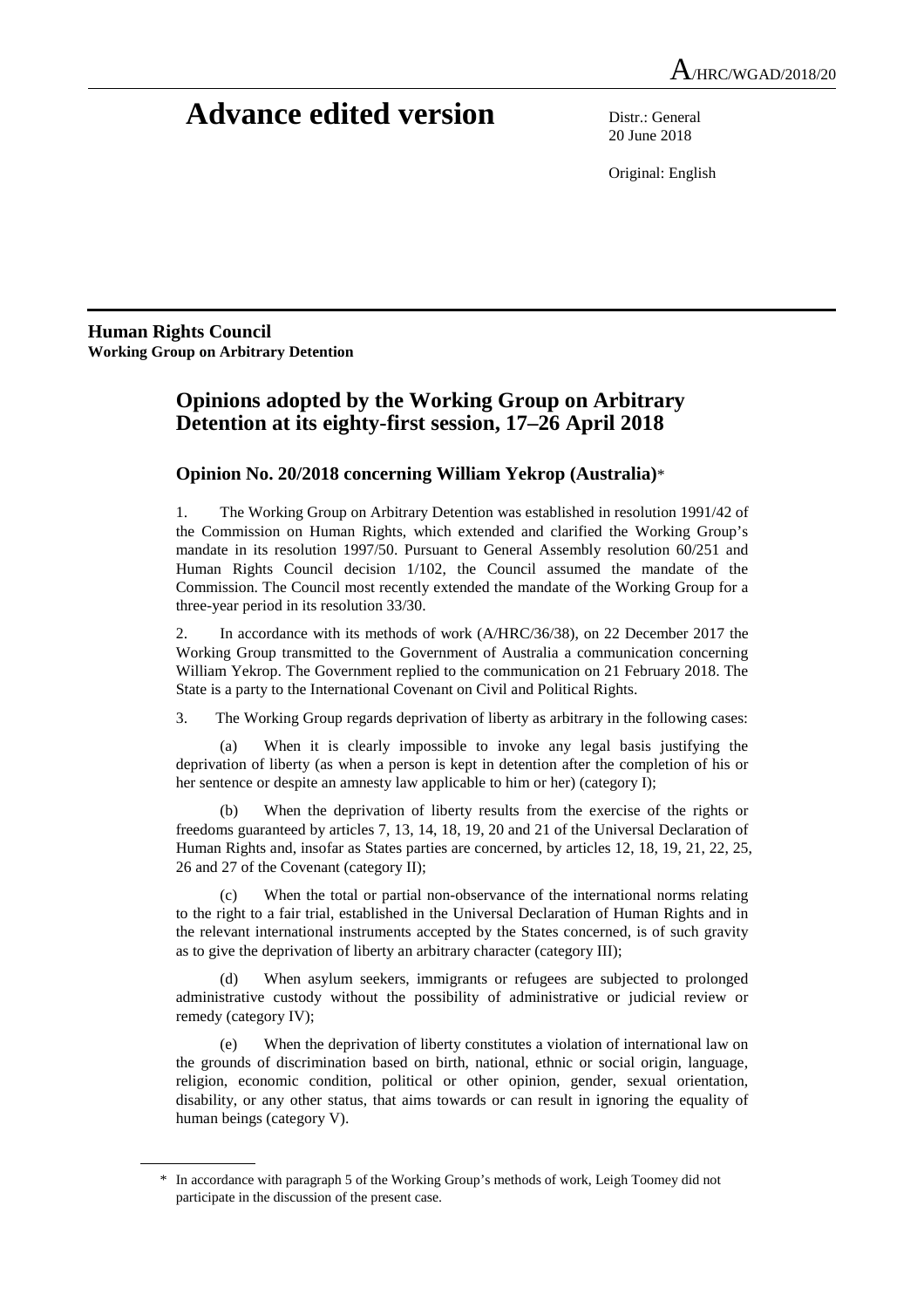#### **Submissions**

#### *Communication from the source*

4. William Yekrop, born in 1984, is a Dinka man from South Sudan (as it is now known). He usually resides at the Christmas Island Immigration Detention Centre, Australia.

### *Background*

5. The source reports that Mr. Yekrop's early life in the Sudan and in an Egyptian refugee camp was marked by hardship, violence and tragedy. He grew up in the Sudan during the second Sudanese civil war between the Government of the Sudan and the Sudan People's Liberation Army, which was reportedly one of the longest and bloodiest civil wars ever recorded. Approximately 2 million people died during that war and approximately 4 million people were displaced. In addition, it was reportedly marked by gross human rights violations, including the use of child soldiers, amputation of limbs and sexual slavery.

6. The source indicates that Mr. Yekrop's father served with the Sudan People's Liberation Army as a soldier. Mr. Yekrop was approximately 5 years old when his father was killed. Before and after his father's death, he experienced extreme violence, including being trained as a child soldier and witnessing many deaths. According to the source, Mr. Yekrop's family was forced to flee the Sudan when his older brother turned 18 years old and was in danger of being conscripted by the Sudanese military, which fought against the Sudan People's Liberation Army. If Mr. Yekrop's brother had been conscripted, he would have been forced to fight against his own people and family, and his dead father's fellow soldiers. As a result, Mr. Yekrop and his family fled from the Sudan to an Egyptian refugee camp.

7. According to the source, Mr. Yekrop remembers feeling scared and in danger for the three years his family lived in the refugee camp in Egypt. As there was limited humanitarian assistance available at this camp, both Mr. Yekrop and his brother worked to support the family.

8. The source reports that on 22 August 2003, Mr. Yekrop, his mother and his siblings were granted humanitarian visas. On 10 October 2003, Mr. Yekrop and his family arrived in Australia, when he was approximately 16 years old. In granting Mr. Yekrop a humanitarian visa, the Government of Australia recognized his refugee status and the fact that any return to South Sudan would constitute refoulement.

9. The source reports that when Mr. Yekrop and his family arrived in Australia, he was excited about his new life and had plans for his future. He wanted to learn English, get educated and work. He reportedly commenced intensive English classes and completed year 12. On arrival in Australia, it was the first time in Mr. Yekrop's life that he had felt safe. He felt that he could relax for the first time and would no longer have to be afraid and cautious all the time.

10. However, although Mr. Yekrop was finally physically safe in Australia, his underlying psychological issues were not addressed. On arrival in Australia, he received no counselling or other support to deal with his traumatic past.

11. Within six months of arriving in Australia, Mr. Yekrop reportedly began selfmedicating with drugs and alcohol, $\frac{1}{2}$  and on 25 April 2004, he was convicted of low-level property damage. Thereafter, he was convicted of numerous offences relating to property damage, drink-driving, dangerous driving, violence and miscellaneous other offences. The source notes that Mr. Yekrop was convicted of a number of offences while he was still a minor. He has reportedly served prison sentences as a result of these convictions.

12. According to the source, on 9 August 2011, Mr. Yekrop received notice of the intention of the Department of Immigration and Border Protection to consider cancellation

<sup>&</sup>lt;sup>1</sup> The source refers to several reports that illustrate the problems experienced by refugees from South Sudan in settling into their new lives in a safe environment. These problems include alcohol and other substance abuse and mental health issues. These factors reportedly apply to Mr. Yekrop.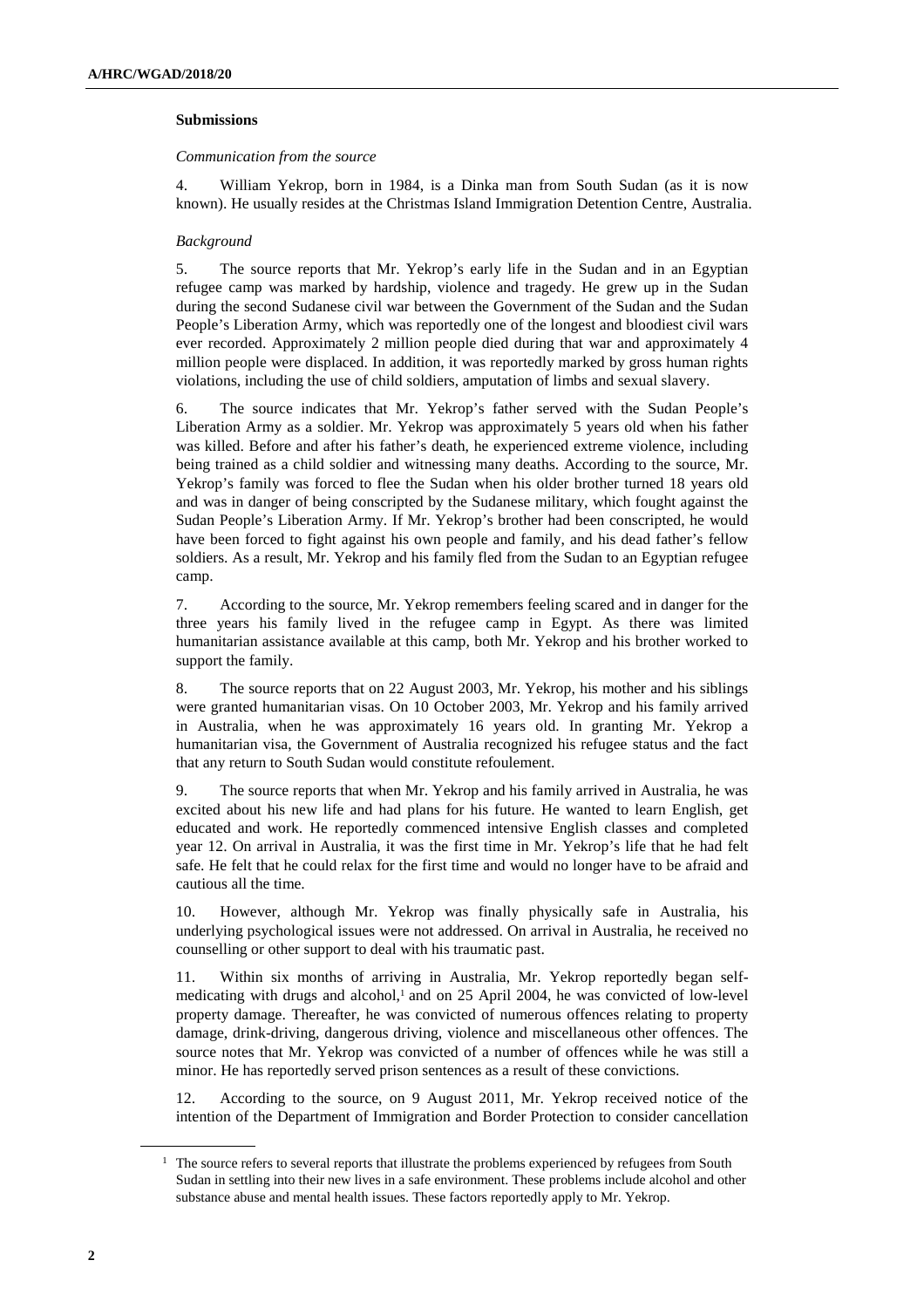of his global special humanitarian (subclass 202) visa. The Department cancelled Mr. Yekrop's visa on 24 May 2013, owing to concerns about his character, but giving him the right to apply for revocation of cancellation. The source indicates that under section 501 of the Australian Migration Act 1958, the Minister of Immigration and Border Protection may cancel a person's visa if the Minister believes that the person does not meet the character requirements as set out in that section. Due to Mr. Yekrop's criminal history, the Minister determined that he did not meet such character requirements.

13. The source reports that on 22 January 2014, following the cancellation of his humanitarian visa, Mr. Yekrop applied for a protection (class XA) visa.

#### *Arrest and detention*

14. According to the source, on 1 May 2014, Mr. Yekrop was detained by officials from the Department of Immigration and Border Protection, following the completion of his last prison sentence upon his release from prison. He was initially administratively detained at Villawood Immigration Detention Centre and he has since been moved to Christmas Island Immigration Detention Centre, where he remains to date.

15. On 31 May 2014, Mr. Yekrop's protection visa application of 22 January 2014 was refused by the Department of Immigration and Border Protection. He appealed the refusal before the Refugee Review Tribunal. On 30 September 2014, the Tribunal remitted the refusal to the Department, with the recommendation that Mr. Yekrop met the definition of a refugee as a member of a particular social group (returnees and people with mental health disorders). On 23 October 2014, the cancellation of Mr. Yekrop's humanitarian visa was confirmed.

16. On 3 February 2015, the Department of Immigration and Border Protection sent notice of the intention to consider refusal of a protection visa. On 5 August 2016, the Minister again refused to grant Mr. Yekrop a protection (class XA) visa, due to character concerns. On 15 August 2016, Mr. Yekrop appealed that second rejection of his protection visa application to the Administrative Appeals Tribunal, and on 31 October 2016, the Tribunal upheld the Minister's decision not to grant Mr. Yekrop a protection visa. On 17 August 2016, the Full Federal Court of Australia upheld the cancellation of Mr. Yekrop's humanitarian visa.

17. The source indicates that Mr. Yekrop is being detained on the basis of the Australian Migration Act 1958. The Act specifically provides in sections 189 (1) and 196 (1) and (3) that unlawful non-citizens must be detained and kept in detention until they are: (a) removed or deported from Australia; or (b) granted a visa. In addition, section 196 (3) specifically provides that "even a court" cannot release an unlawful non-citizen from detention, unless the person has been granted a visa.

18. According to the source, Australian law thus provides that a non-citizen can be released from administrative detention only if they are removed from Australia or granted a visa. However, the source notes that Mr. Yekrop is not eligible to apply for any other type of visa.

19. The source also notes that given that Mr. Yekrop has previously been recognized as a refugee by the Department of Immigration and Border Protection, and given the current emergency situation in South Sudan, he cannot be removed from Australia without it constituting refoulement. Furthermore, as noted above, both the Department and the Minister have refused to grant Mr. Yekrop a visa.

20. The source further notes that it is unclear whether South Sudan would accept Mr. Yekrop as a citizen. He left the Sudan before South Sudan was an independent country. South Sudan would reportedly first have to grant Mr. Yekrop citizenship before he could be returned to the country. Given the current humanitarian crisis in South Sudan, it is unlikely that South Sudan would process such a citizenship request, particularly if the request would result in the return of a person to South Sudan and thus place further pressure on the already strained resources of that country.

21. In addition, the source notes that it is unlikely, given that Mr. Yekrop is a Dinka man and the son of a Sudan People's Liberation Army soldier that the Sudan would accept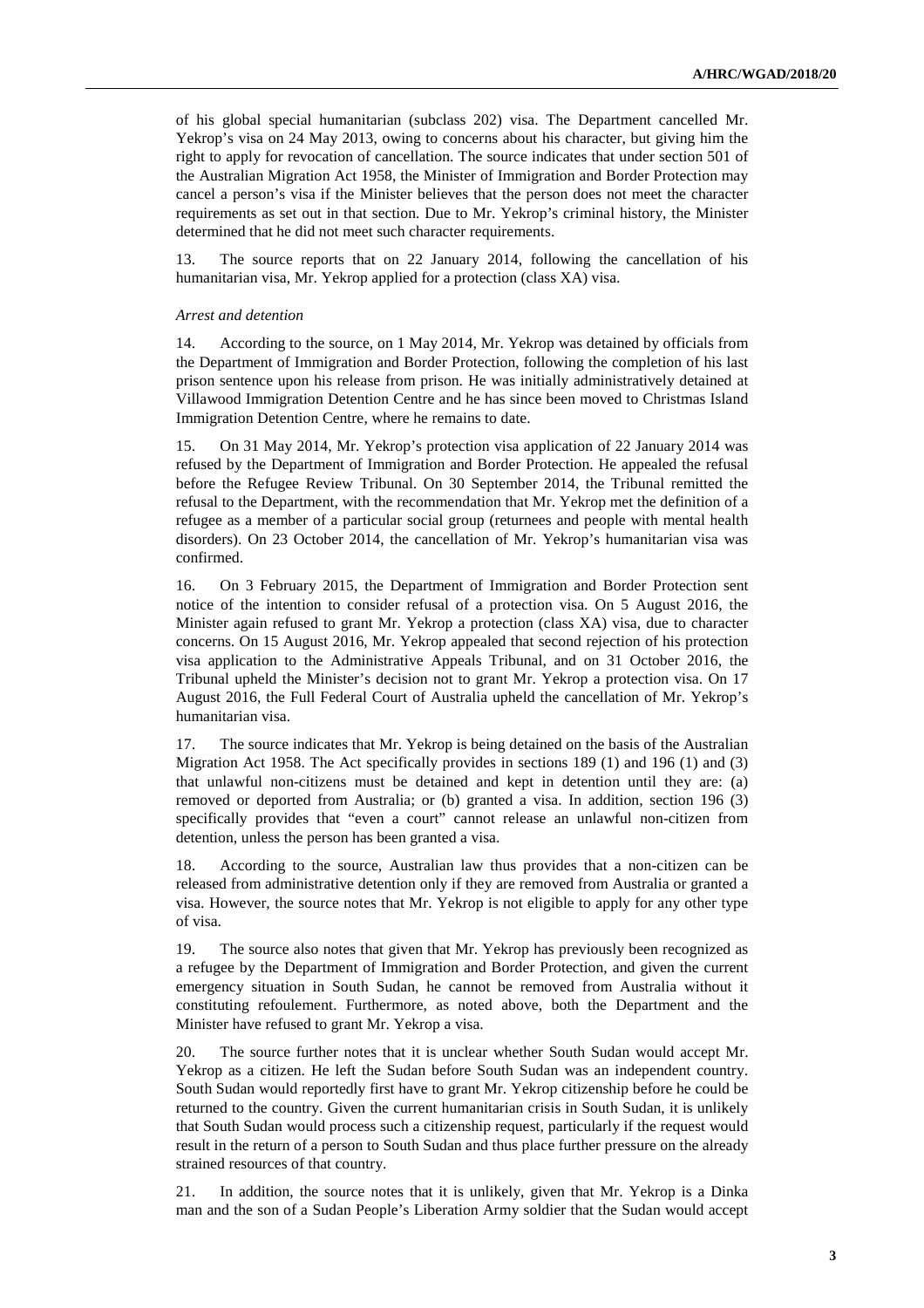him back. According to the source, it is thus extremely unlikely that Mr. Yekrop could be returned to the Sudan or South Sudan.

#### *Analysis of violations*

22. The source asserts that Mr. Yekrop's detention constitutes an arbitrary deprivation of his liberty under categories II, III, IV and V of the categories applicable to the consideration of cases by the Working Group.

#### *Category II*

23. The source submits that Mr. Yekrop has been deprived of liberty as a result of the exercise of his rights guaranteed under article 14 of the Universal Declaration of Human Rights, whereby everyone has the right to seek and to enjoy in other countries asylum from persecution. Mr. Yekrop came to Australia as a refugee in exercise of his right to seek and enjoy asylum. Had he not travelled to Australia to seek asylum, Mr. Yekrop would not currently be detained.

24. According to the source, Mr. Yekrop has also been deprived of his liberty in contravention of article 26 of the International Covenant on Civil and Political Rights. As a non-Australian citizen, Mr. Yekrop is subject to administrative detention, whereas Australian citizens in the same position as Mr. Yekrop, namely those who have served custodial sentences, are not subject to administrative detention following the completion of their criminal sentence.

#### *Category III*

25. The source submits that the international norms relating to the right to a fair trial have not been observed in relation to Mr. Yekrop's detention, specifically the rights protected under articles 9 and 10 of the Universal Declaration of Human Rights and article 9 of the Covenant.

26. The source notes that the Human Rights Committee, in its general comment No. 35 (2014) on liberty and security of person, requires that detention must be justified as reasonable, necessary and proportionate in the light of the circumstances and reassessed as it extends in time (para. 18).

27. Nevertheless, the source highlights the fact that Mr. Yekrop has been held in administrative detention for more than three years. The Government of Australia and the Department of Immigration and Border Protection, by granting Mr. Yekrop a humanitarian visa, recognized him as a person who engages the country's protection obligations. South Sudan is currently experiencing a period of humanitarian emergency. As such, even if he was a citizen of South Sudan (which he is not), any return of Mr. Yekrop to South Sudan would constitute refoulement.

28. The source thus submits that unless Mr. Yekrop is released from administrative detention, he will be in detention indefinitely. Given that he cannot return to South Sudan, his detention is not reasonable. Furthermore, he has reportedly participated in a variety of rehabilitation and counselling programmes. The source thus argues that Mr. Yekrop no longer represents a threat to the Australian community, and his detention is not necessary or proportionate. According to the source, there is no evidence that the Department of Immigration and Border Protection has reassessed Mr. Yekrop's detention as it extends in time.

#### *Category IV*

29. The source submits that Mr. Yekrop, as a recognized refugee who is subject to prolonged administrative custody, has not been guaranteed the possibility of administrative or judicial review or remedy.

30. As mentioned above (see para. 17), the Australian Migration Act 1958 specifically provides in sections 189 (1) and 196 (1) and (3) that unlawful non-citizens must be detained and kept in detention until they are: (a) removed or deported from Australia; or (b) granted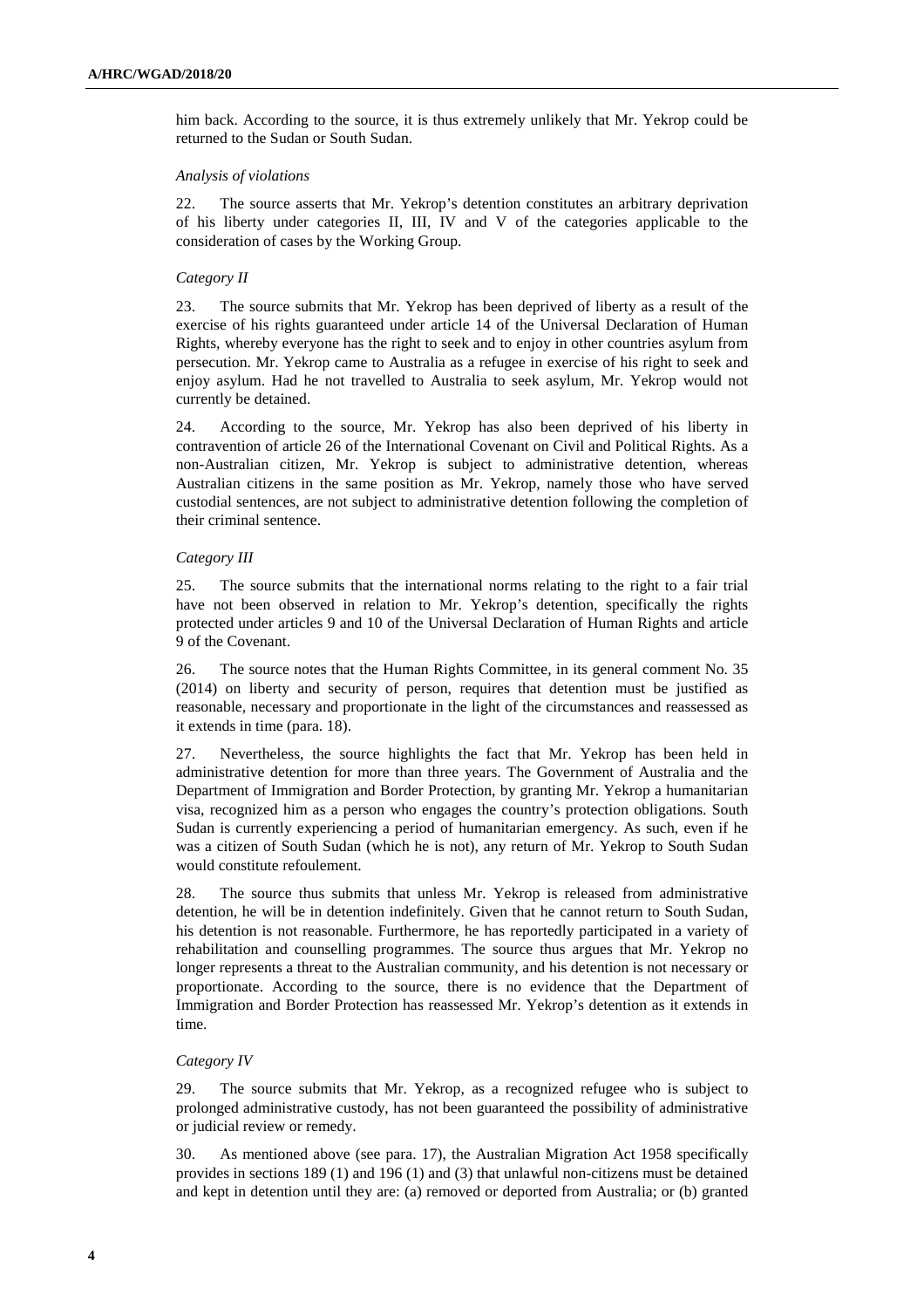a visa. Section 196 (3) specifically provides that "even a court" cannot release an unlawful non-citizen from detention, unless the person has been granted a visa.

31. In this regard, the source notes that the High Court of Australia, in its 2004 decision on *Al-Kateb v. Godwin*, upheld mandatory detention of non-citizens as a practice that is not contrary to the Constitution of Australia. The source also notes that, in its decision in *Mr. C. v. Australia*, the Human Rights Committee held that there is no effective remedy for people subject to mandatory detention in Australia (see CCPR/C/76/D/900/1999, para. 7.4). The source submits that Mr. Yekrop therefore lacks any chance of his detention being the subject of a real administrative or judicial review remedy.

#### *Category V*

32. According to the source, Australian citizens and non-citizens are not equal before the courts and tribunals of Australia. The effective result of the decision of the High Court in *Al-Kateb v. Godwin* is that while Australian citizens can challenge administrative detention, non-citizens cannot.

#### *Response from the Government*

33. On 22 December 2017, the Working Group transmitted the allegations from the source to the Government under its regular communications procedure. The Working Group requested the Government to provide, by 21 February 2018, detailed information about the current situation of Mr. Yekrop and any comments on the source's allegations.

34. In its reply of 21 February 2018, the Government of Australia reiterated that it takes its protection obligations very seriously, and its protection arrangements are premised on the fundamental obligation of non-refoulement.

35. In relation to the specific case, the Government confirms that Mr. Yekrop arrived in Australia on 10 October 2003 as the holder of a global special humanitarian visa (subclass 202) as a dependant on his mother's visa. The Government notes that since his arrival, Mr. Yekrop has received over 40 convictions for a range of offences, including destroying or damaging property, drink-driving, driving vehicles without a licence, larceny and common assault.

36. It was due to Mr. Yekrop's criminal convictions that the Department of Home Affairs considered cancelling his visa on two separate occasions. On 31 May 2007 and 12 January 2010, Mr. Yekrop was advised that his visa would not be cancelled and he was issued with a warning letter on both occasions, indicating that any future criminal conduct could result in his visa being cancelled.

37. Following further criminal convictions, Mr. Yekrop's visa was indeed cancelled on 8 November 2012 under section 501 of the Australian Migration Act. On 6 May 2013, Mr. Yekrop sought review of the decision to cancel his visa at the Administrative Appeals Tribunal, but since this application was lodged outside the required time frame, the Tribunal found that it had no jurisdiction to review the decision. As Mr. Yekrop was released from prison on 1 May 2014, he was detained under section 189 of the Act and transferred to an immigration detention facility. He has remained in immigration detention since then.

38. On 22 January 2014, Mr. Yekrop lodged a protection visa (subclass 866) application. On 31 May 2014, he was found not to engage the protection obligations of Australia, and the Department of Home Affairs refused his protection visa application. Further to this, Mr. Yekrop sought review of the refusal decision at the Refugee Review Tribunal on 4 July 2014, and on 1 October 2014, the Tribunal remitted the case to the Department of Home Affairs with the direction that Mr. Yekrop was found to engage the protection obligations of Australia.

39. On 3 July 2014, Mr. Yekrop lodged an application for a bridging visa (subclass 050), which was deemed invalid on 7 July 2014 since he had previously had a visa cancelled under section 501 of the Australian Migration Act.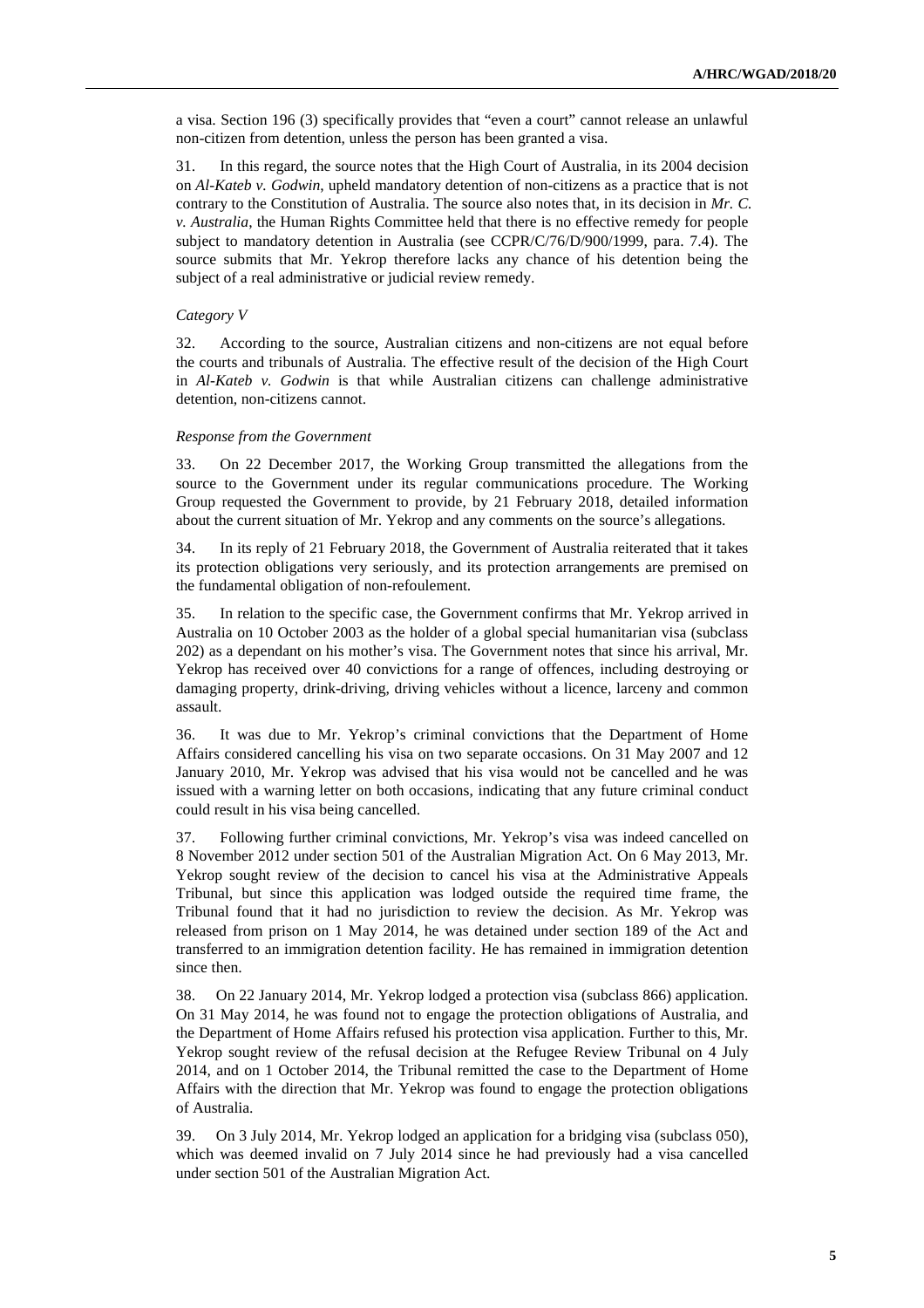40. According to the Government, on 8 October 2014, Mr. Yekrop's protection visa application was referred for refusal consideration under section 501 of the Act and he was issued with a notice of intent to consider refusal on 3 February 2015. Following consideration of Mr. Yekrop's case, the Department of Home Affairs refused his protection visa application under section 501 of the Act on 5 August 2016. On 15 August 2016, Mr. Yekrop sought review of the decision to refuse his protection visa application at the Administrative Appeals Tribunal, which affirmed the decision on 31 October 2016.

41. On 28 February 2017, the Department of Home Affairs commenced an assessment of Mr. Yekrop's case against the section 195A ministerial intervention guidelines for possible referral to the Minister. On 24 October 2017, his case was found not to meet the guidelines for referral due to his criminal history, a visa cancelled under section 501 of the Australian Migration Act and another visa refused under section 501 of the Act. On the same day, the Department of Home Affairs commenced an International Treaties Obligations Assessment to consider the ongoing non-refoulement obligations of Australia in relation to Mr. Yekrop, which is still under way.

42. The Government confirms that Mr. Yekrop is not eligible to apply for any other type of visa and that he remains in detention as an unlawful non-citizen. The Government objects to the submission that Mr. Yekrop has not been granted the possibility of administrative or judicial review or remedy and notes that he was able to seek merit and judicial review of the decision to cancel his global special humanitarian visa (subclass 202) and to refuse his protection visa application. While Mr. Yekrop did seek this in relation to his global special humanitarian visa, he did so outside the prescribed time limit. His application to review the decision to refuse his protection visa was unsuccessful. The Government, however, points out that Mr. Yekrop did not seek judicial review of either of those decisions, which he could have done before the Federal Court of the High Court of Australia.

43. The Government also rejects the submissions made by the source in relation to the effect of the 2004 decision of the High Court in *Al-Kateb v. Godwin* and points out that actions such as habeas corpus remain available to all citizens and non-citizens.

44. Furthermore, the Government underlines that Mr. Yekrop's detention has been reviewed on 37 occasions under case management processes by the Case Management and Detention Review Committee meetings. The outcomes of those reviews found that Mr. Yekrop's detention continues to be appropriate and that his current placement is suitable.

#### *Further information from the source*

45. On 21 February 2018, the reply of the Government was sent to the source for its comments. In its response of 6 March 2018, the source rejects the possibility of habeas corpus in the case of Mr. Yekrop. Noting that Mr. Yekrop arrived in Australia on the basis of a visa which was subsequently withdrawn, Mr. Yekrop's detention complies with the national legislation of Australia, which thus renders a habeas corpus application useless as it applies to alleged instances of unlawful detention.

46. The source points out that, according to its Smart Traveller website, the Government of Australia is advising that no one should travel to South Sudan.<sup>2</sup> The source also refers to the most recent Administrative Appeals Tribunal decision of 6 March 2018 in relation to South Sudan, in which the Tribunal decided that South Sudan was unsafe for anyone to return to.<sup>3</sup>

47. The source agrees with the Government's point that Mr. Yekrop has been able to seek merits and judicial review of the decisions to cancel his visa and to refuse his protection visa application. However, according to the source, those reviews relate to visa processes, and not to the detention itself. The source reiterates that Mr. Yekrop's detention is legal in Australia, but it is nevertheless arbitrary, especially as it extends in time.

<sup>2</sup> http://smartraveller.gov.au/Countries/africa/east/Pages/south\_sudan.aspx.

<sup>3</sup> See Jayba and Minister for Immigration and Border Protection (Migration) [2018] AATA 385, Administrative Appeals Tribunal of Australia, 6 March 2018.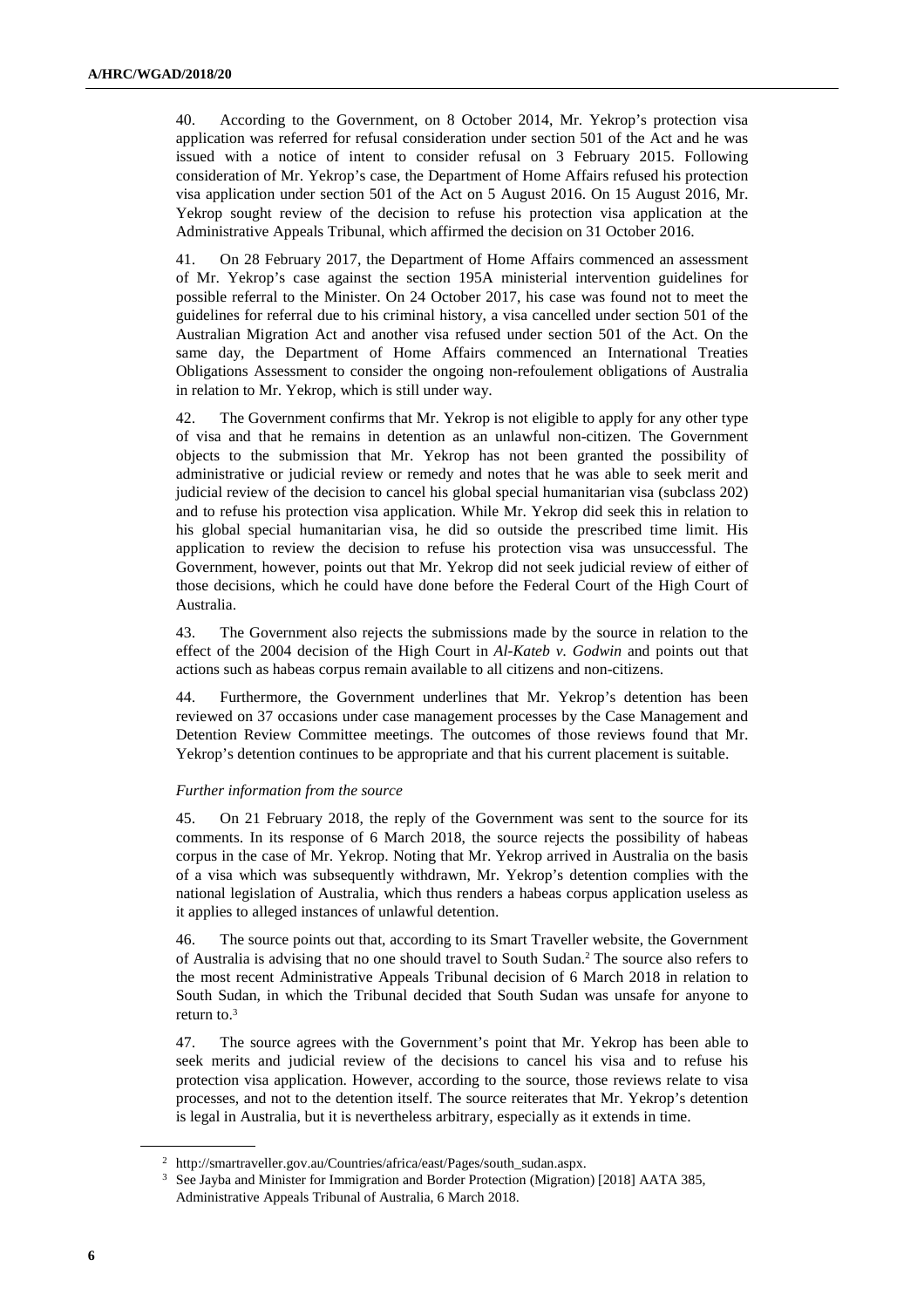#### **Discussion**

48. The Working Group thanks both the source and the Government for their engagement in this case and for the extensive comments provided, which have assisted it in reaching its conclusions.

49. The source has submitted that Mr. Yekrop's detention is arbitrary and falls under categories II, III, IV and V. While not addressing the categories as applied by the Working Group specifically, the Government of Australia rejects those submissions. The Working Group has examined them in turn.

50. The source submits that Mr. Yekrop has been deprived of liberty as a result of the exercise of his rights guaranteed under article 14 of the Universal Declaration of Human Rights, whereby everyone has the right to seek and to enjoy in other countries asylum from persecution. Mr. Yekrop came to Australia as a refugee in exercise of his right to seek and enjoy asylum and had he not travelled to Australia to seek asylum, Mr. Yekrop would not currently be detained.

51. The Working Group observes that Mr. Yekrop arrived in Australia on 10 October 2003 as the holder of a global special humanitarian visa (subclass 202) as a dependant on his mother's visa and that he has lived in Australia ever since. The Working Group also observes that he received this particular visa following an assessment that his case engages the international protection responsibility of Australia; and that upon his arrival he was not detained but was free to live in the community. These are all points which are not contested by either the source or the Government.

52. The Working Group notes that since his arrival in Australia, Mr. Yekrop has had some 40 criminal convictions and that due to his criminal convictions, the Department of Home Affairs considered cancelling his visa on two separate occasions. On 31 May 2007 and 12 January 2010, Mr. Yekrop was advised that his visa would be cancelled and he was issued with a warning letter on both occasions, indicating that any future criminal conduct could result in his visa being cancelled. Following further criminal convictions, Mr. Yekrop's visa was indeed cancelled on 8 November 2012 under section 501 of the 1958 Australian Migration Act. Mr. Yekrop was placed in administrative detention upon being released from prison on 1 May 2014 and has been in immigration detention ever since. These are also points which are not contested by either the source or the Government.

53. The Working Group observes that the cancellation of Mr. Yekrop's visa resulted from an adverse character assessment, which in turn resulted from the sheer number of criminal convictions. The cancellation of his visa was the reason why he was detained as an unlawful non-citizen. On the basis of these facts, the Working Group is unable to agree with the source that Mr. Yekrop's detention resulted from his legitimate exercise of the right to seek asylum as provided in article 14 of the Universal Declaration of Human Rights. On the contrary, it is clear to the Working Group that Mr. Yekrop was able to exercise his right to seek asylum: he arrived in Australia and was permitted to live as freely as everyone else in the country until he came into conflict with law. The Working Group therefore concludes that the detention of Mr. Yekrop does not fall under category II.

54. The source has also submitted that the international norms relating to the right to a fair trial have not been observed in relation to Mr. Yekrop's detention and that his detention therefore falls under category III. The source notes that Mr. Yekrop has been held in administrative detention for more than three years. The source argues that Mr. Yekrop no longer represents a threat to the Australian community, and his detention is not necessary or proportionate. According to the source, there is no evidence that the Department of Immigration and Border Protection has reassessed Mr. Yekrop's detention as it extends in time.

55. The source also argues that Mr. Yekrop's detention is arbitrary and falls under category IV since, as a recognized refugee who is subject to prolonged administrative custody, he has not been guaranteed the possibility of administrative or judicial review or remedy. The source notes that the Australian Migration Act 1958 specifically provides in sections 189 (1) and 196 (1) and (3) that unlawful non-citizens must be detained and kept in detention until they are: (a) removed or deported from Australia; or (b) granted a visa.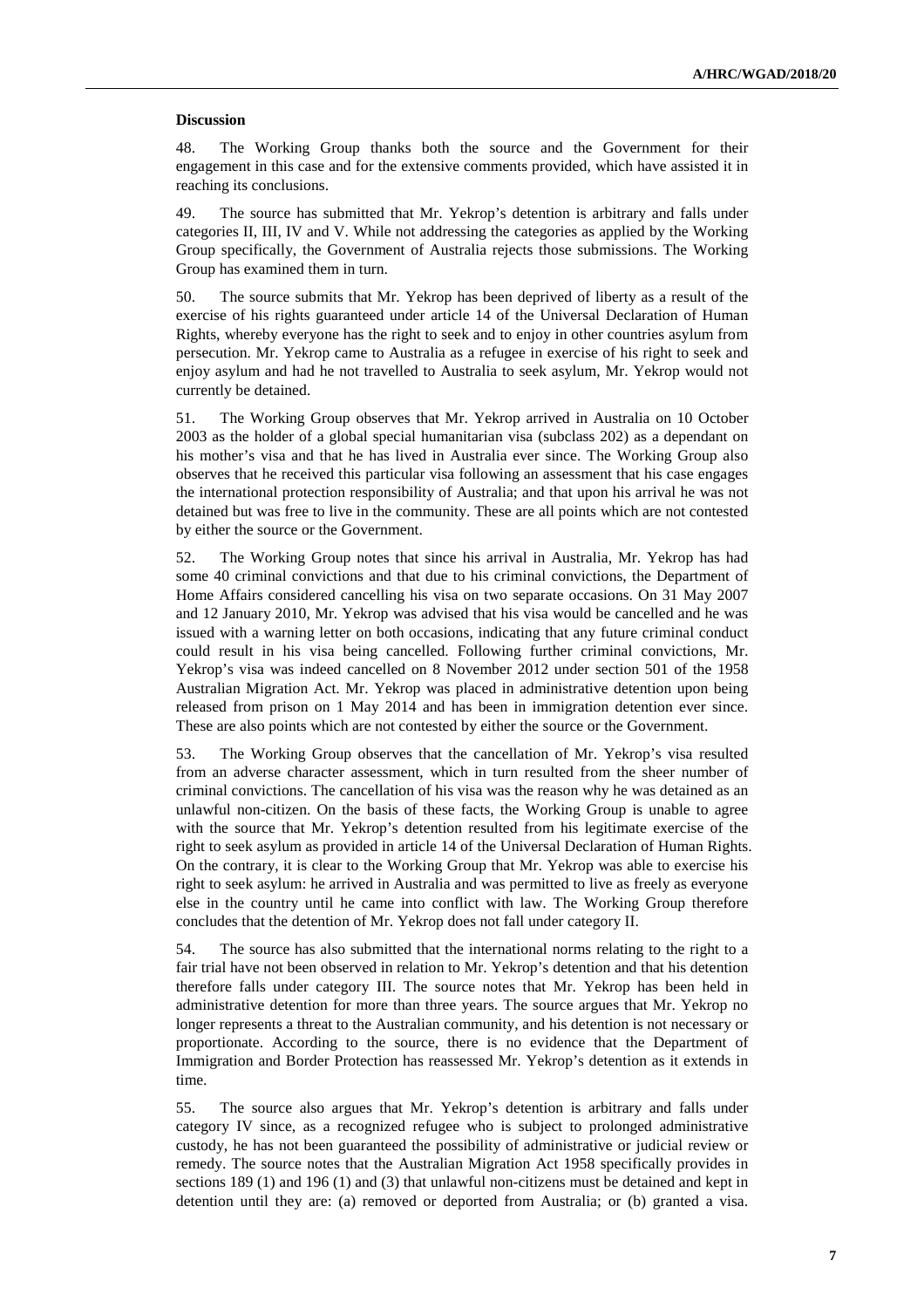Section 196 (3) specifically provides that "even a court" cannot release an unlawful noncitizen from detention, unless the person has been granted a visa.

56. In this regard, the source notes that the High Court of Australia, in its decision on *Al-Kateb v. Godwin*, upheld mandatory detention of non-citizens as a practice that is not contrary to the Constitution of Australia. The source also notes that, in its decision in *Mr. C. v. Australia*, the Human Rights Committee held that there is no effective remedy for people subject to mandatory detention in Australia, and that Mr. Yekrop therefore lacks any chance of his detention being the subject of a real administrative or judicial review remedy.

57. The Working Group recalls that, according to the United Nations Basic Principles and Guidelines on Remedies and Procedures on the Right of Anyone Deprived of Their Liberty to Bring Proceedings Before a Court, the right to challenge the lawfulness of detention before a court is a self-standing human right, which is essential to preserve legality in a democratic society.<sup>4</sup> This right, which in fact constitutes a peremptory norm of international law, applies to all forms of deprivation of liberty,<sup>5</sup> and it applies to all situations of deprivation of liberty, including not only to detention for purposes of criminal proceedings but also to situations of detention under administrative and other fields of law, including military detention, security detention, detention under counter-terrorism measures, involuntary confinement in medical or psychiatric facilities and migration detention. <sup>6</sup> Moreover, it applies irrespective of the place of detention or the legal terminology used in the legislation. Any form of deprivation of liberty on any ground must be subject to effective oversight and control by the judiciary.<sup>7</sup>

58. The Working Group observes that the facts of Mr. Yekrop's case as presented to it by both the source and the Government are characterized by various appearances by him before courts, pursuing his visa applications and challenging their rejection. However, none of these appearances have concerned his need to remain in detention while his visa applications are being considered and no judicial body has ever been involved in the assessment of the legality of Mr. Yekrop's detention, which would necessarily involve the assessment of the legitimacy, need and proportionality to detain.<sup>8</sup>

59. In other words, throughout his four years of detention, Mr. Yekrop has been unable to challenge the legality of his detention per se. The only body that appears to have been reviewing the need for Mr. Yekrop to remain in detention is the Case Management and Detention Review Committee. However, the Working Group observes that this is not a judicial body. Moreover, the Working Group observes the failure on behalf of the Government to explain how the reviews carried out by that Committee have satisfied the guarantees encapsulated in the right to challenge the legality of detention enshrined in article 9 of the Covenant.

60. The Working Group also recalls the numerous findings by the Human Rights Committee in which the application of mandatory immigration detention in Australia and the impossibility of challenging such detention has been found to be in breach of article 9 (1) of the Covenant.<sup>9</sup>

61. In addition, as the Working Group stated in its revised deliberation No. 5 on deprivation of liberty of migrants, detention in the migration setting must be exceptional

<sup>4</sup> See A/HRC/30/37, paras. 2–3.

<sup>5</sup> Ibid., para. 11.

<sup>6</sup> Ibid., annex, para. 47 (a).

 $7$  Ibid., annex, para. 47 (b).

<sup>8</sup> See the Working Group's revised deliberation No. 5 on deprivation of liberty of migrants, paras. 12– 13.

<sup>9</sup> See *Mr. C. v. Australia*; *Baban and Baban v. Australia* (CCPR/C/78/D/1014/2001); *Shafiq v. Australia* (CCPR/C/88/D/1324/2004); *Shams et al. v. Australia* (CCPR/C/90/D/1255,1256,1259,1260,1266,1268,1270&1288/2004); *Bakhtiyari et al. v. Australia* (CCPR/C/79/D/1069/2002); *D and E and their two children v. Australia* (CCPR/C/87/D/1050/2002); *Nasir v. Australia* (CCPR/C/116/D/2229/2012); and *F.J. et al. v. Australia* (CCPR/C/116/D/2233/2013).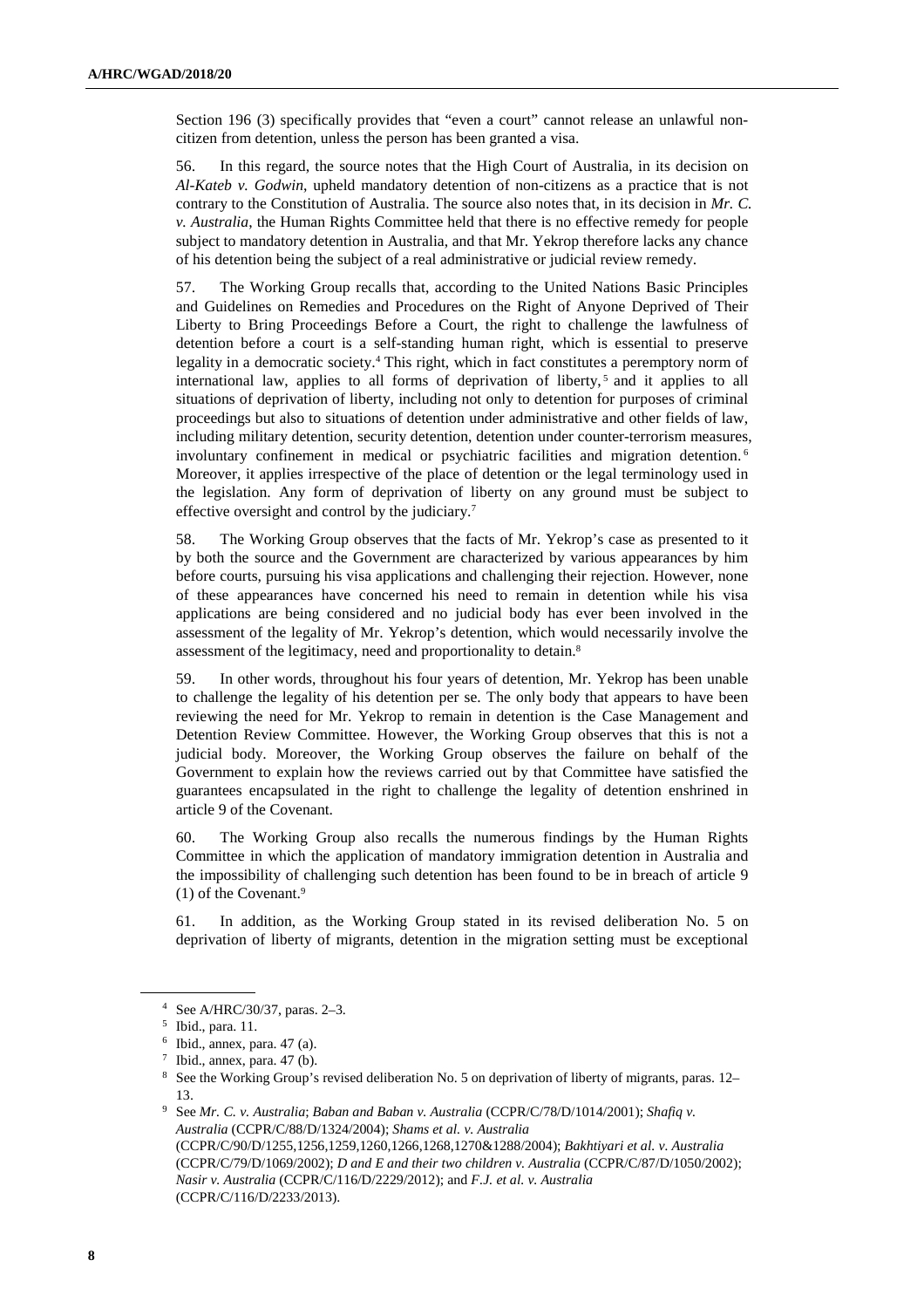and in order to ensure this, alternatives to detention must be sought.10 The Working Group notes that the Government has not provided any details on the alternatives to detention that the Case Management and Detention Review Committee or any other body have considered in the case of Mr. Yekrop and therefore must conclude that these were not considered, which is a further breach of article 9 (1) of the Covenant.

62. The Working Group thus concludes that Mr. Yekrop has been denied the right to challenge the continued legality of his detention in breach of article 9 of the Covenant and that his detention is therefore arbitrary, falling under category IV and not category III as submitted by the source.

63. The source has further submitted that the detention of Mr. Yekrop falls under category V since Australian citizens and non-citizens are not equal before the courts and tribunals of Australia. The effective result of the decision of the High Court in *Al-Kateb v. Godwin* is that while Australian citizens can challenge administrative detention, noncitizens cannot. The Government rejects this submission made by the source and points out that actions such as habeas corpus remain available to all citizens and non-citizens.

64. The Working Group is surprised by the Government's submission that actions such as habeas corpus are a possible avenue of redress for Mr. Yekrop. It is clear to the Working Group that the current Australian legislation does permit the detention of Mr. Yekrop and therefore the habeas corpus challenge, which is aimed at challenging illegal detention, does not provide a realistic avenue of redress for people in Mr. Yekrop's situation. However, the Working Group recalls that just because a detention is carried out in conformity with national law, it does not mean that the detention is not arbitrary under international law. All States must ensure that their domestic legislation duly and fully reflects the obligations stemming from international law.

65. The Working Group notes the numerous findings by the Human Rights Committee in which the application of mandatory immigration detention in Australia and the impossibility of challenging such detention has been found to be in breach of article 9 (1) of the Covenant.11 The Working Group also notes that the effect of the decision of the High Court of Australia in the case of *Al-Kateb v. Godwin* is such that non-citizens have no effective remedy against their continued administrative detention.

66. The Working Group specifically notes the decision of the Human Rights Committee in paragraph 9.3 of *F.J. et al. v. Australia*. In that case, the Committee examined the implications of the High Court's judgment in the case of *Al-Kateb v. Godwin* and concluded that the effect of that judgment is such that there is no effective remedy to challenge the legality of continued administrative detention.

67. In the past, the Working Group has concurred with the views of the Human Rights Committee on this matter, $12$  and this remains the position of the Working Group in the present case. The Working Group underlines that this situation is discriminatory and contrary to articles 16 and 26 of the Covenant. It therefore concludes that the detention of Mr. Yekrop is arbitrary, falling under category V.

68. The Working Group is deeply concerned that Mr. Yekrop has been in detention for four years now. The Government itself acknowledges that he is not eligible for any other type of visa, and he thus faces the real prospect of indefinite detention given that the only other possibility for him currently is deportation, which is likely to engage the responsibility of Australia under the prohibition against refoulement.

69. The Working Group has repeatedly pointed out that detention of asylum seekers must never be unlimited or of excessive length, that a maximum period should be

<sup>10</sup> See A/HRC/13/30, para. 59. See also E/CN.4/1999/63/Add.3, para. 33; A/HRC/19/57/Add.3, para. 68 (e); A/HRC/27/48/Add.2, para. 124; A/HRC/30/36/Add.1, para. 81; and opinion No. 72/2017.

<sup>11</sup> See *C. v. Australia*; *Baban and Baban v. Australia*; *Shafiq v. Australia*; *Shams et al. v. Australia* (CCPR/C/90/D/1255,1256,1259,1260,1266,1268,1270&1288/2004); *Bakhtiyari et al. v. Australia*; *D and E and their two children v. Australia*; *Nasir v. Australia*; and *F.J. et al. v. Australia*.

<sup>12</sup> See opinions No. 28/2017, No. 42/2017, No. 71/2017 and No. 21/2018.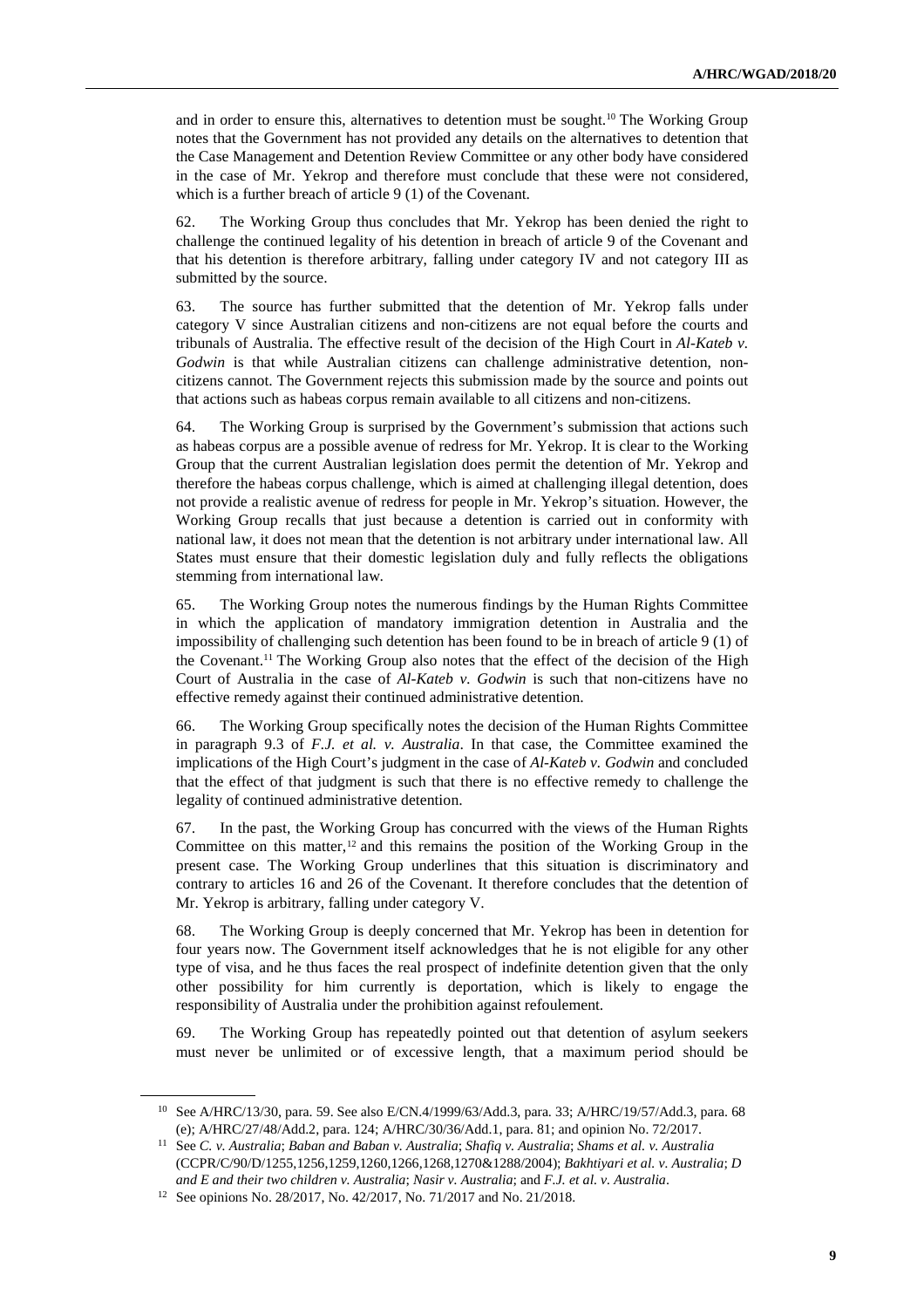imperatively provided by law and that indefinite detention is arbitrary. <sup>13</sup> The Working Group once again emphasizes that just because a detention is carried out in conformity with national law, it does not mean that the detention is not arbitrary under international law. All States must ensure that their domestic legislation duly and fully reflects the obligations stemming from international law.

70. Lastly, the Working Group notes with concern that the present case is among several cases concerning immigration detention in Australia that have come before it during the past year.14 All of those cases address the mandatory immigration detention policy and, in all cases, the Working Group has found the detention to be arbitrary.

#### **Disposition**

71. In the light of the foregoing, the Working Group renders the following opinion:

The deprivation of liberty of William Yekrop, being in contravention of articles 2, 3, 7, 8 and 9 of the Universal Declaration of Human Rights and articles 2, 9, 16 and 26 of the International Covenant on Civil and Political Rights, is arbitrary and falls within categories IV and V.

72. The Working Group requests the Government of Australia to take the steps necessary to remedy the situation of Mr. Yekrop without delay and bring it into conformity with the relevant international norms, including those set out in the Universal Declaration of Human Rights and the International Covenant on Civil and Political Rights.

73. The Working Group considers that, taking into account all the circumstances of the case, the appropriate remedy would be to release Mr. Yekrop immediately and accord him an enforceable right to compensation and other reparations, in accordance with international law.

74. The Working Group urges the Government to ensure a full and independent investigation of the circumstances surrounding the arbitrary deprivation of liberty of Mr. Yekrop and to take appropriate measures against those responsible for the violation of his rights.

# **Follow-up procedure**

75. In accordance with paragraph 20 of its methods of work, the Working Group requests the source and the Government to provide it with information on action taken in follow-up to the recommendations made in the present opinion, including:

- (a) Whether Mr. Yekrop has been released and, if so, on what date;
- (b) Whether compensation or other reparations have been made to Mr. Yekrop;

 (c) Whether an investigation has been conducted into the violation of Mr. Yekrop's rights and, if so, the outcome of the investigation;

 (d) Whether any legislative amendments or changes in practice have been made to harmonize the laws and practices of Australia with its international obligations in line with the present opinion;

(e) Whether any other action has been taken to implement the present opinion.

76. The Government is invited to inform the Working Group of any difficulties it may have encountered in implementing the recommendations made in the present opinion and whether further technical assistance is required, for example, through a visit by the Working Group.

<sup>13</sup> See opinions No. 5/2009, No. 42/2017 and No. 71/2017; revised deliberation No. 5, paras. 25–26; and A/HRC/13/30, para. 61.

<sup>14</sup> See opinions No. 21/2018, No. 71/2017, No. 42/2017 and No. 28/2017.